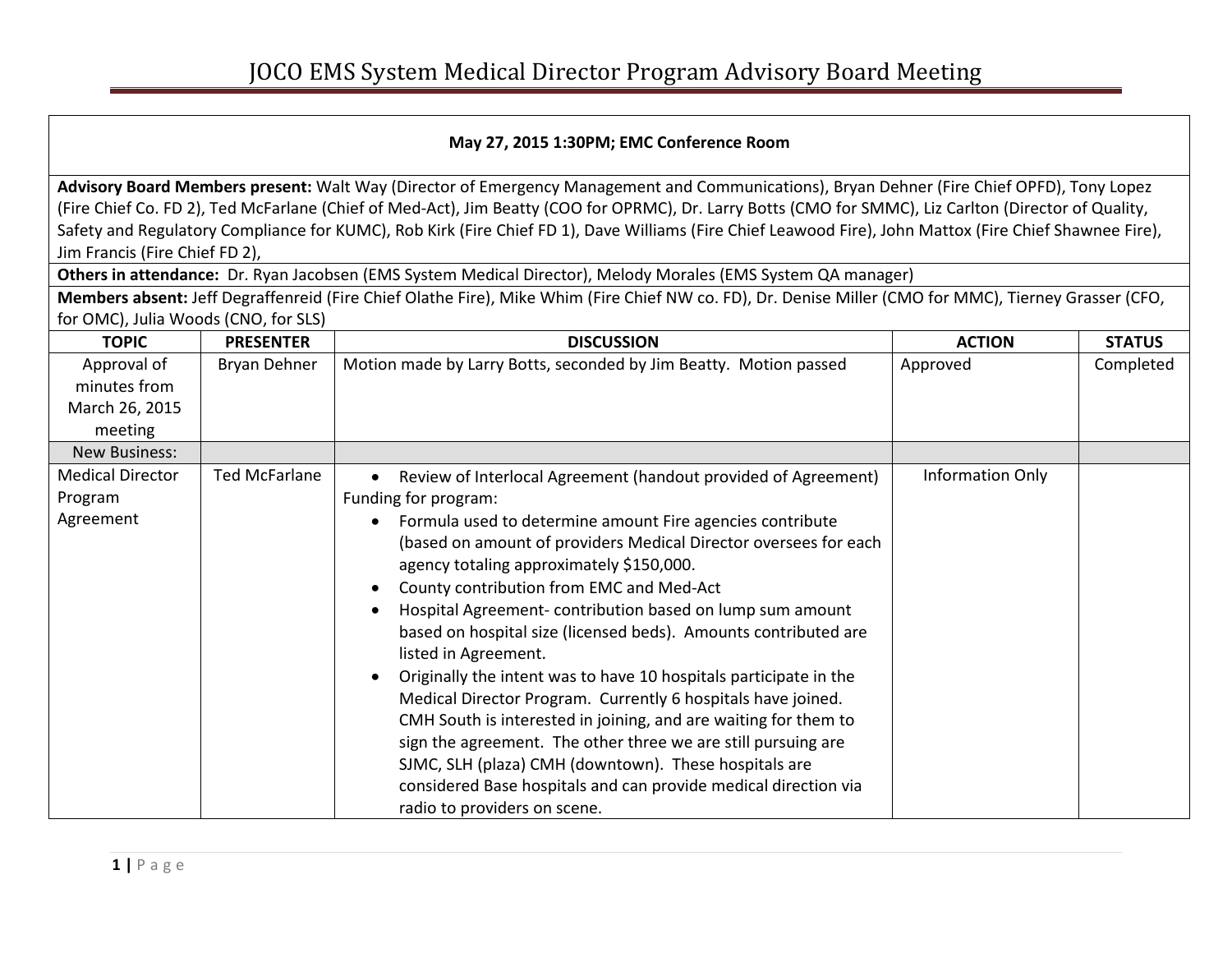## JOCO EMS System Medical Director Program Advisory Board Meeting

|                                                                                                               |                      | Executive Committee-smaller group that will meet more frequently.<br>Members on Executive Committee: Chair, Vice Chair, 3 reps<br>from hospitals, 4 reps from Fire agencies, along with Med-Act<br>Chief (Ted McFarlane) and the Director of EMC (Walt Way)                                                                                                                                                                                                                                                                                                                                                                                                                               |          |           |
|---------------------------------------------------------------------------------------------------------------|----------------------|-------------------------------------------------------------------------------------------------------------------------------------------------------------------------------------------------------------------------------------------------------------------------------------------------------------------------------------------------------------------------------------------------------------------------------------------------------------------------------------------------------------------------------------------------------------------------------------------------------------------------------------------------------------------------------------------|----------|-----------|
| Review and<br>Adoption of draft<br><b>Bylaws</b>                                                              | Bryan Dehner         | Intention for everyone to have place at table, hospital and fire to<br>elect executive board committee members<br>Goal is to provide patient-centered and coordinated care<br>$\bullet$<br>Motion made by Walt Way to pass bylaws as presented with<br>exception of striking Article 4 Section 2 (phrase pertaining to no<br>less than 3 meetings per year), and Article 8 Section 7 (phrase<br>pertaining to annual recommendation to continue medical<br>director program), seconded by Jim Beatty, motion passed                                                                                                                                                                       |          | passed    |
| Election of<br>officers and<br>Executive<br>committee<br>Members from<br><b>Hospital and Fire</b><br>Agencies | <b>Ted McFarlane</b> | Waiting on identified member from OMC<br>$\bullet$<br>Need to elect 3 hospital Members to serve on Executive Committee:<br>Intent to stagger Executive Committee membership (1, 2, and 3<br>$\bullet$<br>year terms)<br>1 member may be elected from a hospital outside of the County<br>$\bullet$<br>Larry Botts (SMMC) volunteered to serve 1 year term<br>Liz Carlton (KUMC) volunteered to serve 2 year term<br>Jim Beatty (OPRMC) volunteered to serve 3 year term<br>Larry Botts motioned to pass appointed members, Beatty seconded,<br>motion passed<br>Need to elect 2 Fire members since term is up:<br>Jeff Degraffenreid, Jim Francis, John Mattox, Bryan Dehner<br>$\bullet$ | Approved | Completed |
|                                                                                                               |                      | Suggestion made to renew John Mattox and Jim Francis as Fire<br>appointed members<br>Fire members will be: John Mattox, Jim Francis, Jeff<br>$\bullet$<br>Degraffenreid, and Bryan Dehner<br>Rob Kirk motioned to pass, Tony Lopez seconded, motion passed<br>Vice Chair appointment (2 year term), serve on Executive Committee and                                                                                                                                                                                                                                                                                                                                                      |          |           |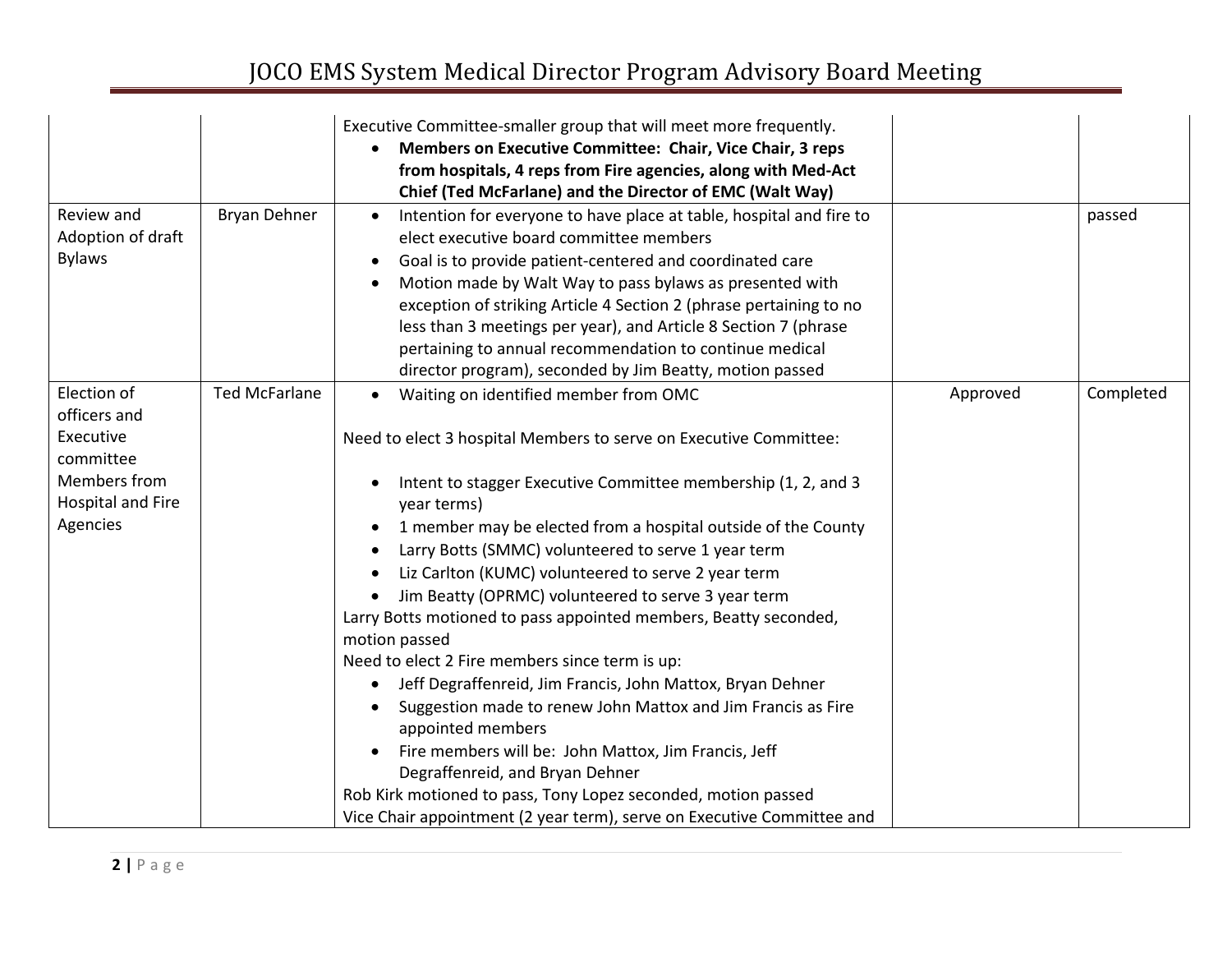## JOCO EMS System Medical Director Program Advisory Board Meeting

|                                           |              | serve as Chair in the Chair's absence<br>John Mattox nominated by Ted McFarlane, seconded by Walt<br>$\bullet$<br>Way<br>John Mattox accepted Vice Chair nomination<br>Motion passed.                                                                                                                                                                                                                                                                                                                              |                         |  |
|-------------------------------------------|--------------|--------------------------------------------------------------------------------------------------------------------------------------------------------------------------------------------------------------------------------------------------------------------------------------------------------------------------------------------------------------------------------------------------------------------------------------------------------------------------------------------------------------------|-------------------------|--|
| <b>Medical Director</b><br>Program Update | Dr. Jacobsen | <b>Medical Director Staff:</b><br>Medical Director- Dr. Jacobsen<br>$\bullet$<br>Deputy Medical Director- Dr. Jake Ruthstrom<br>$\bullet$<br>QA Manager- Melody Morales                                                                                                                                                                                                                                                                                                                                            | Information Only        |  |
| ESO software                              | Dr. Jacobsen | One way EMS system can partner with local hospitals<br>$\bullet$<br>It is a two way secured health data exchange<br>Allows hospital immediate access to EMS incident reports (may<br>help with hospital stroke, ACS, trauma registries), becomes part of<br>permanent medical record<br>Gives EMS information on outcomes and time critical diagnoses<br>based on hospital data<br>HCA has met with ESO and looking into this<br>$\bullet$                                                                         | Information Only        |  |
| <b>Peer Review</b>                        | Dr. Jacobsen | Sharing data between hospital/Fire/EMS agencies has been a<br>problem due to discoverability issues.<br>We are working at county level with legal trying to draft a process<br>$\bullet$<br>that would allow sharing of data across jurisdictional boundaries<br>as well as with hospitals with protection from discoverability.<br>Question asked if the peer review would focus on system issues or<br>$\bullet$<br>provider care. Dr. Jacobsen explained wanting to focus both on<br>system and provider level. | <b>Information Only</b> |  |
| HeartSafe<br>Community                    | Dr. Jacobsen | JOCO initiative focusing on improving bystander CPR/AED use and<br>$\bullet$<br>improving survival from Out-of-Hospital Cardiac Arrests.<br>Hospitals representatives are serving on committee already                                                                                                                                                                                                                                                                                                             | Information Only        |  |